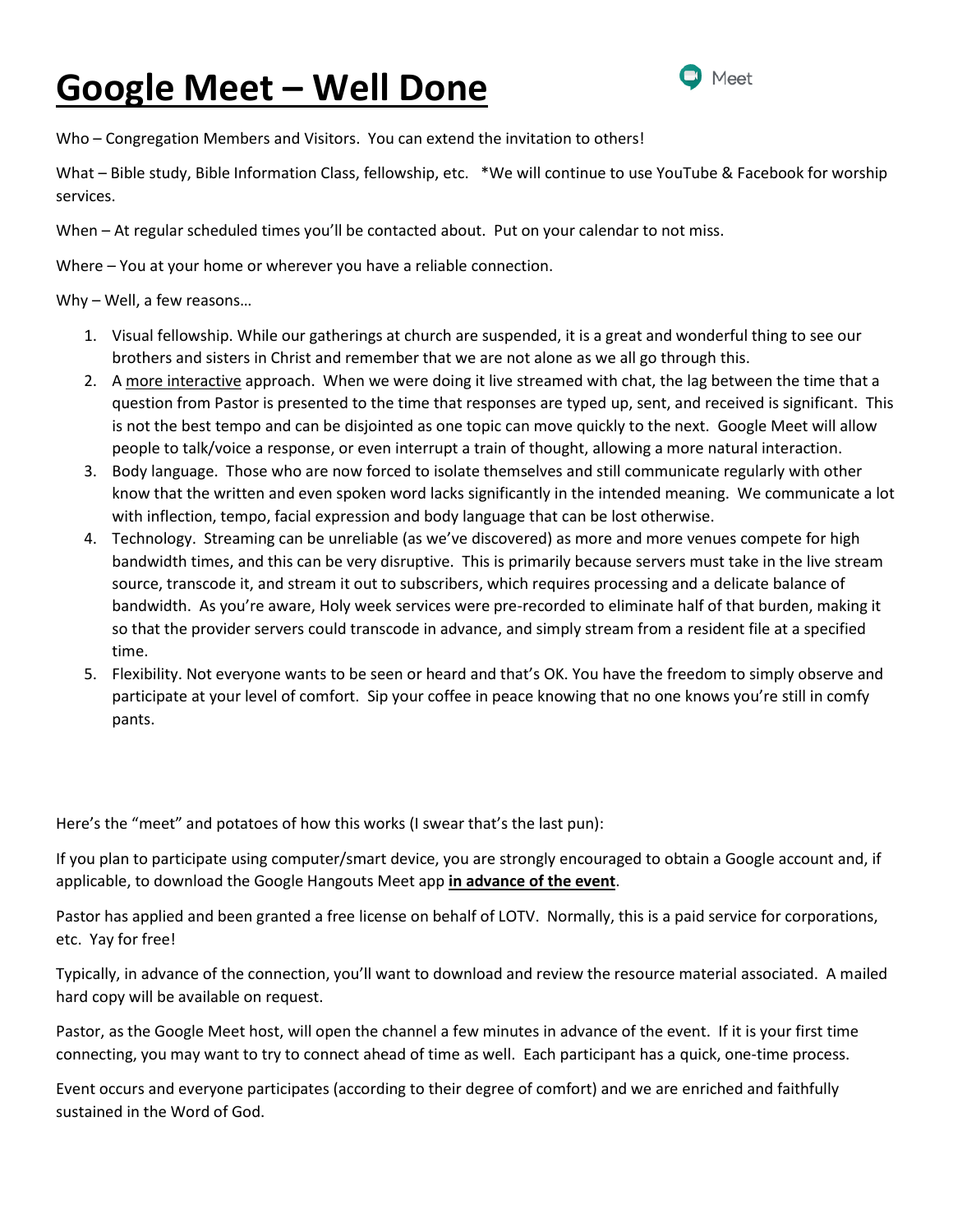You and others will join that channel in one of several ways.

- Two-way computer video and audio on your using your webcam and microphone
	- o You see Pastor or whoever else is using video on your screen.
	- $\circ$  You hear Pastor or whoever else is using audio on your computer speakers.
	- o You speak and everyone else hears you on your computer microphone.
	- o Your webcam puts your image up so that everyone else sees your lovely face.
	- o Uses your regular computer browser.
	- o May require you to generate a Google account.
- Two-way computer video and two-way telephonic audio
	- o Don't have speakers or a microphone on your PC? This is for you.
	- o You still have two-way video using webcam and screen.
	- $\circ$  Your two-way audio goes through your phone to a phone number you connect to.
	- o You can also have the channel dial your phone to make this audio connection.
- Two-way video and audio on your using your smart phone
	- $\circ$  Same kind of connection as computer above using phone camera/screen and audio.
	- o Requires the download of an App (do in advance, please).
	- o May require you to generate a Google account.
- Two-way audio on your using your regular phone
	- $\circ$  Audio only experience but you can use your imagination as to what everyone looks like.
	- o Does not require a Google account.

## Let's get started.

For most, you will have received an invitation in an email. The following is an example of one I received for the new Bible Study of Daniel.

#### You have been invited to the following event.

## Daniel Bible Study

When Weekly from 9:15am to 10:15am on Sunday from Sun Apr 19 to Sun May 24 Mountain Time - Denver

Joining info Join Hangouts Meet meet.google.com/pqv-rkqb-zjo

> Join by phone +1 424-261-0959 (PIN: 790960625)

More phone numbers

Calendar charleskidd@hotmail.com

Who · pastorklein@lotvlayton.org - organizer anndkeebnauzor@uaboo.com

It has the time (our normal Bible study) and date. Make sure you are viewing the correct time relative to the time zone you've selected – e.g. Mountain time.

It has a URL, "meet.google.com/<channel designation>". It is *expected* that the channel will stay the same for the same event series. In this case "pgy-rkgb-zjo" would be associated with Sunday morning Bible Study. This is important if you are receiving multiple channel invitations, such that you aren't trying to connect to the incorrect BIC channel if you are trying to join for Sunday morning Bible Study. It will just sit there forever waiting for someone to let you in.

It has a Phone number and a PIN.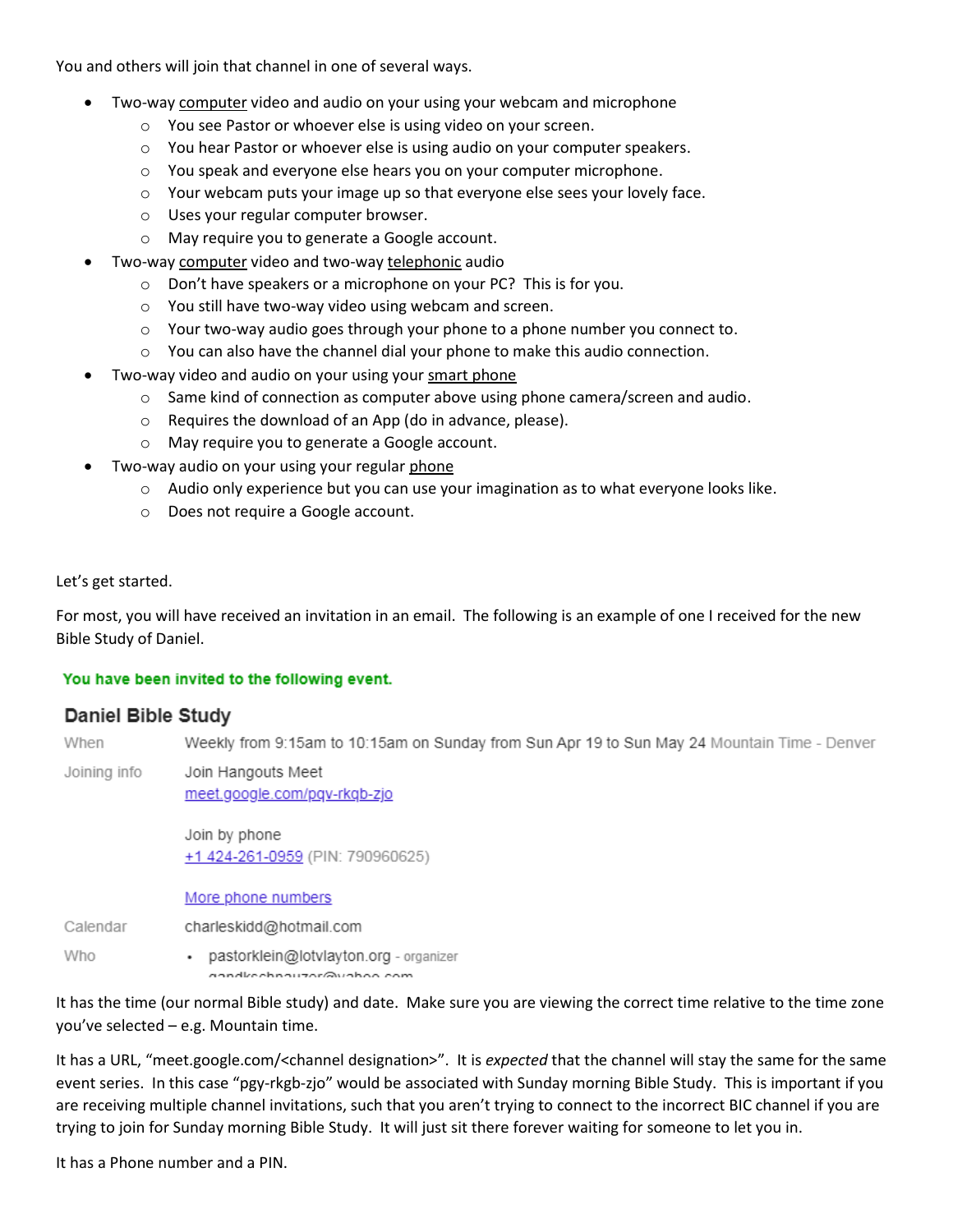# Two-way computer video and audio on your using your webcam and microphone

Hopefully most have a computer/laptop with monitor, webcam, speakers, and microphone.

These are the screens you'll expect to see in the setup when you click the link in the email.

**Example**(this one takes you to Sunday morning Bible Study of Daniel) [meet.google.com/pqv-rkqb-zjo](https://meet.google.com/pqv-rkqb-zjo)

NOTE: I use the Google Chrome browser, so your browser and options may appear differently.

• You may be asked to create a Google account, or verify your credentials.

| Google<br>Verify it's you<br>charleskidd17@gmail.com<br>(C)<br>To help keep your account secure, Google needs to verify<br>it's you. Please sign in again to continue. | Google<br>Welcome<br>charleskidd17@gmail.com v<br>◉<br>To continue, first verify it's you<br>Enter your password<br>$\circledcirc$ |
|------------------------------------------------------------------------------------------------------------------------------------------------------------------------|------------------------------------------------------------------------------------------------------------------------------------|
| <b>Next</b>                                                                                                                                                            | <b>Next</b><br>Forgot password?                                                                                                    |

• You may be asked to give Google Meet access to your webcam and microphone, by selecting "Allow". Even if you don't plan to participate in this way, consider accepting this and then you can always mute and/or turn off the webcam later if you don't want to be seen or recorded. If you select "Block" and want to participate with audio, then phone connection is possible.



• If your webcam and microphone are connected, then you will see something similar here, which shows you what your webcam sees. Notice also the three little dots in the lower left hand corner. When you speak, you should see this voice meter deflect to show that your audio is received.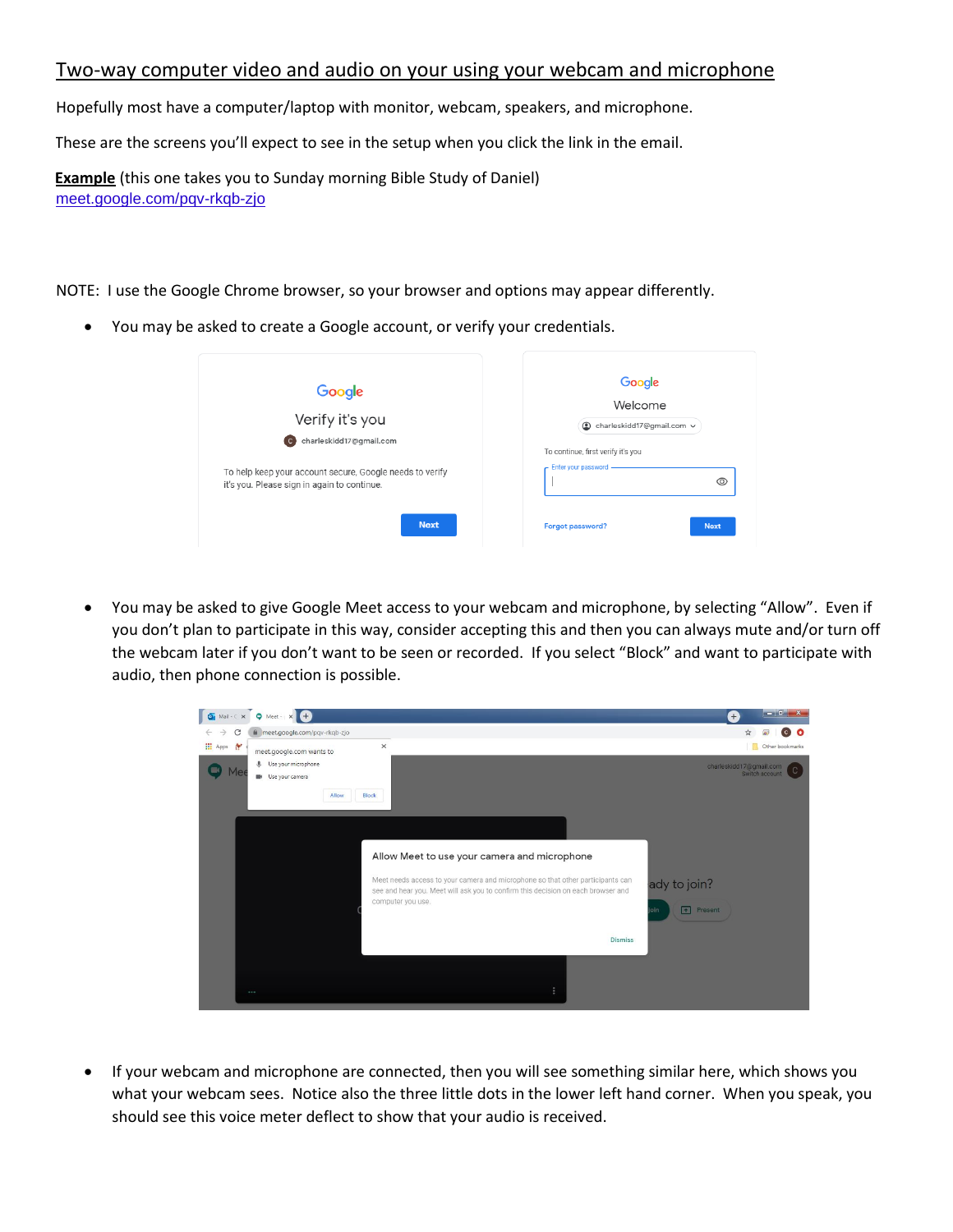





- You can elect to mute your microphone before you even connect to the channel if you choose, by selecting the microphone button at the bottom center of the screen. When muted, you'll notice 3 things.
	- o The microphone off indicator at the top of the screen
	- o The microphone button you selected is now red and has a slash through it
	- o The voice meter in the lower left hand corner is gone.



- Etiquette usually says that if you are not actively trying to speak and be heard, that you mute. This is especially important if you have significant background noise (animals, kids, Monster Truck Rally, etc.)
- Similarly, you can elect to turn off your web camera if you choose, by selecting the camera button at the bottom center of the screen. When the camera is off, you'll notice 3 things:
	- o The "Camera is off" off indicator at the center of the screen.
	- o The camera button you selected is now red and has a slash through it.
	- o The screen (indicating what everyone sees) is black.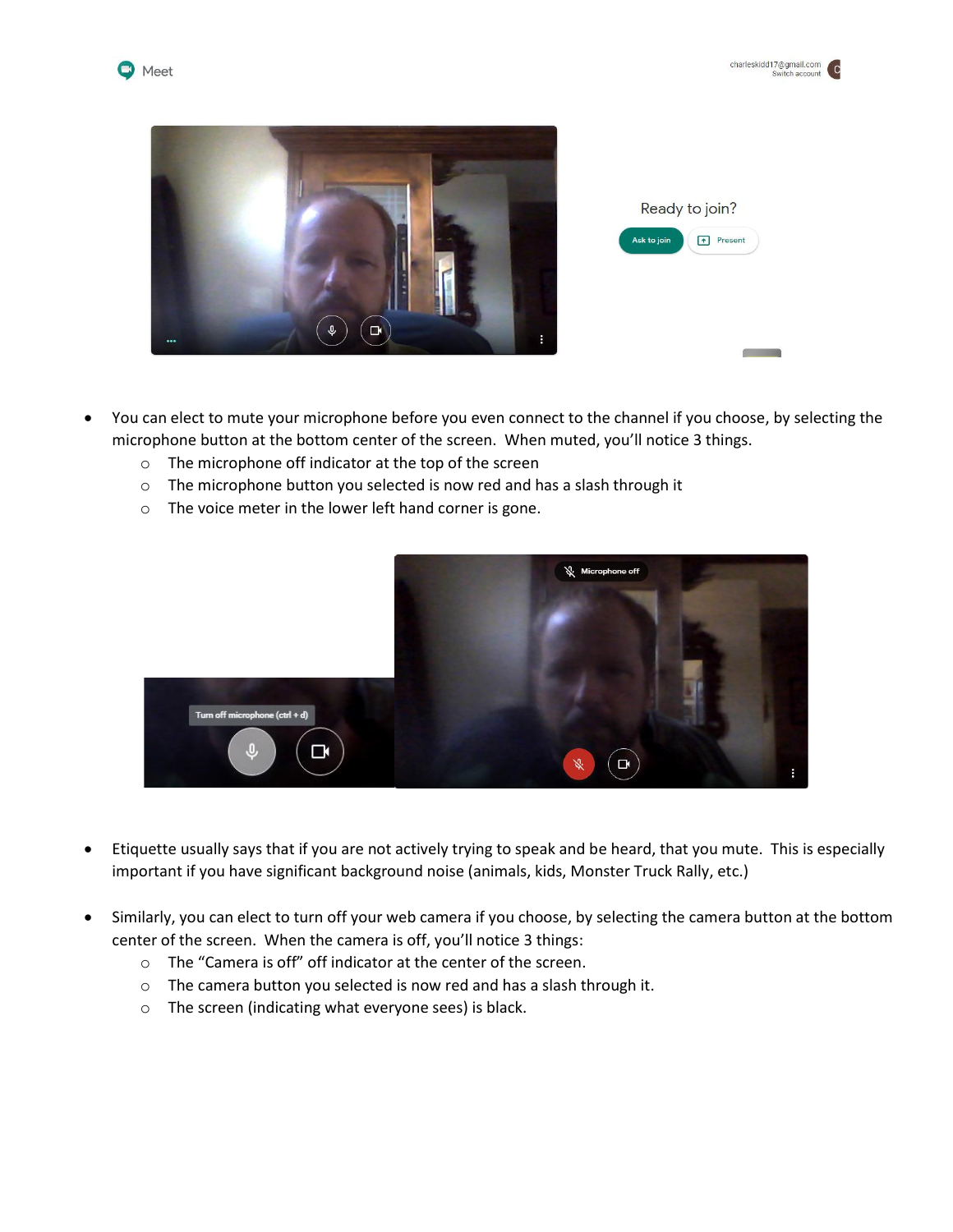

• Again, a rule of etiquette is to not do anything on camera (e.g. picking your nose) that you don't want people to see. It's sometimes easy to lose track in the virtual environment that people are able to observe you. Don't be deterred, but do be aware.

## **NOTE: These same controls for microphone and video are selectable throughout the entire event.**

See the Housekeeping section at the end of this document for more.

Now that we understand the main settings….

• Connect to the channel by selecting the green "Ask to Join" button. NOTE: Typically, you will not use the "Present" button for our meetings.

> Asking to join... You'll join the call when someone lets you in ∩

Ask to join

- At this point, the host (Pastor), will see your request to join, and confirm your entry. Typically, this only has to be confirmed only the first time you join. Just plan for a little patience the very first time you connect.
- On joining you'll typically see the host, which will be either Pastor's webcam image or some other presentation screen if he is presenting.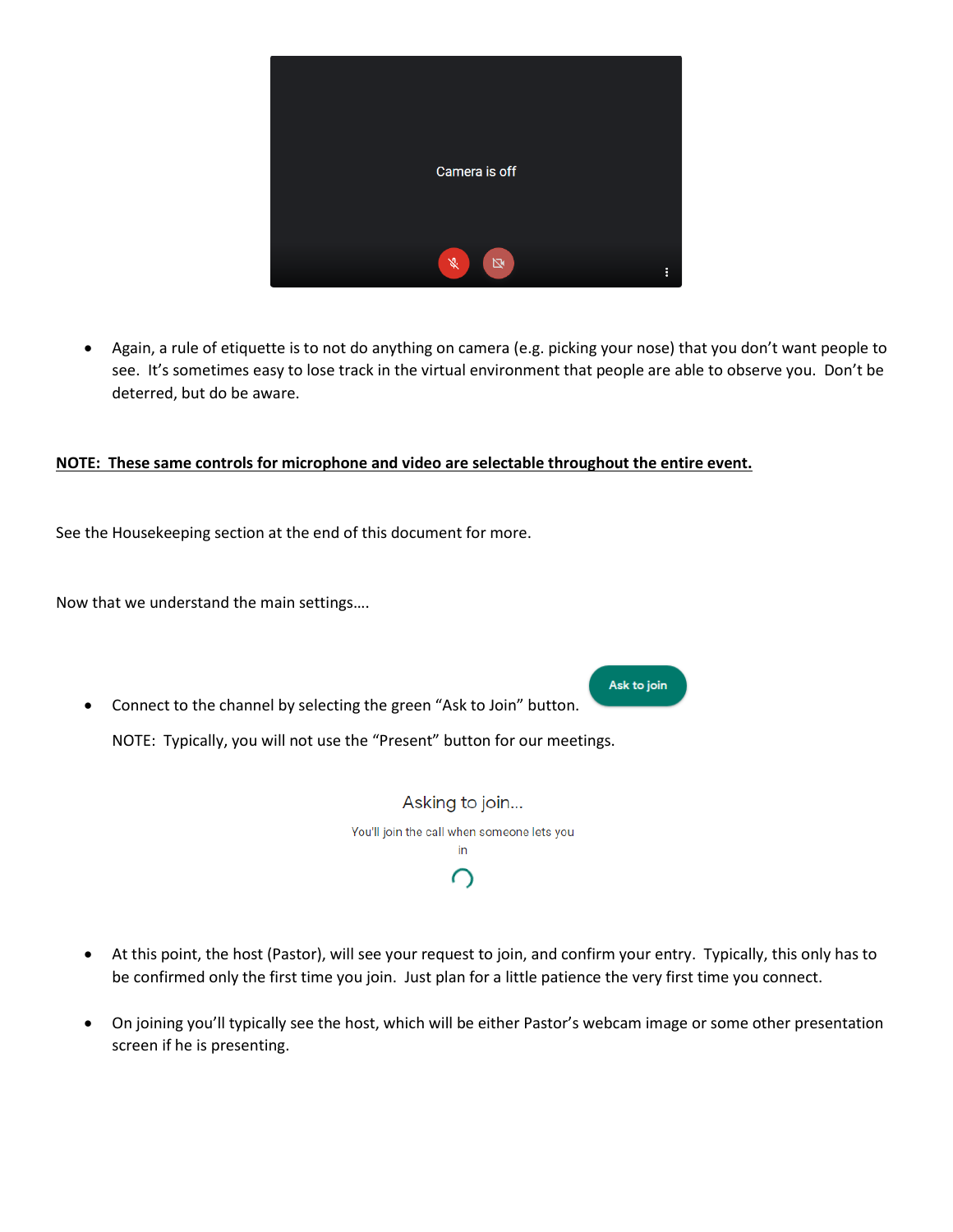

- Notice again the Microphone and Camera at the bottom of the screen. These work exactly as have already been described.
- Notice between them is a red phone receiver. This is used to disconnect you from the channel.
- Notice the upper right hand which shows all participants on the channel.
- There is a way to chat within the channel so that you can comment silently, if you choose.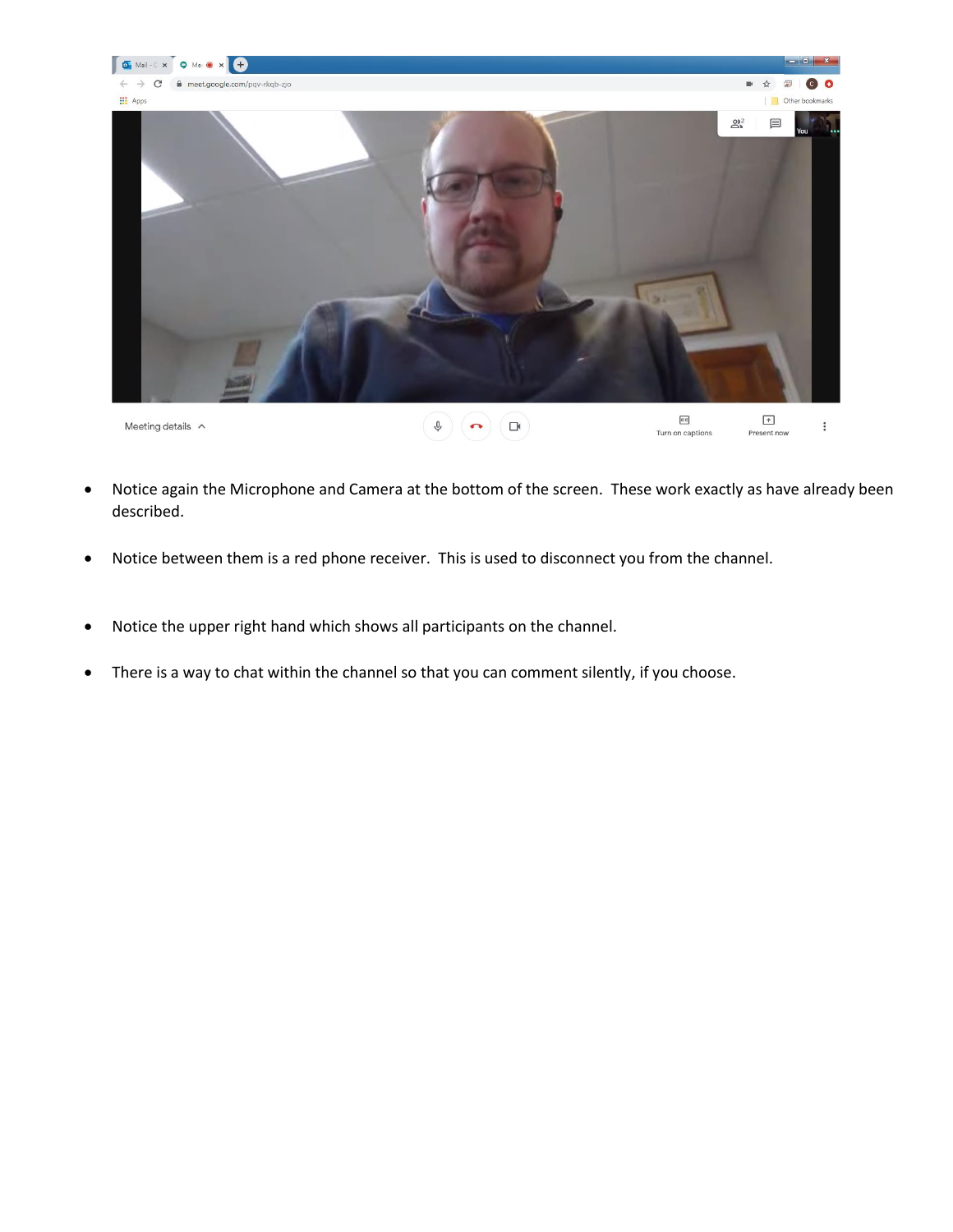# Two-way computer video and two-way telephonic audio

- For those whose computer may have a webcam but don't have a microphone or speakers, this option allows the person to use the video from their computer and audio through their phone.
- At the lower right hand corner, there are three vertical dots, which are the pull-up menu, select the option for "Use a phone for audio."



• The easiest way is to have the channel dial you at the phone number of the phone you want to connect on. Enter your phone number and select "Call me". You can even have it remember which phone to use for future events if desired.

|           | Call me                                                                  | Dial in                                                                                                                           |         |
|-----------|--------------------------------------------------------------------------|-----------------------------------------------------------------------------------------------------------------------------------|---------|
| the call. |                                                                          | Meet calls your phone so you can use it to listen and speak to<br>the video call. When you answer the call, press 1 to connect to |         |
|           | Select your country and enter your number.                               |                                                                                                                                   |         |
| Country   | Phone number                                                             |                                                                                                                                   |         |
|           | (801) 671-3602                                                           |                                                                                                                                   |         |
|           | Remember the phone number on this device<br>Don't use on a public device |                                                                                                                                   |         |
|           |                                                                          | <b>Dismiss</b>                                                                                                                    | Call me |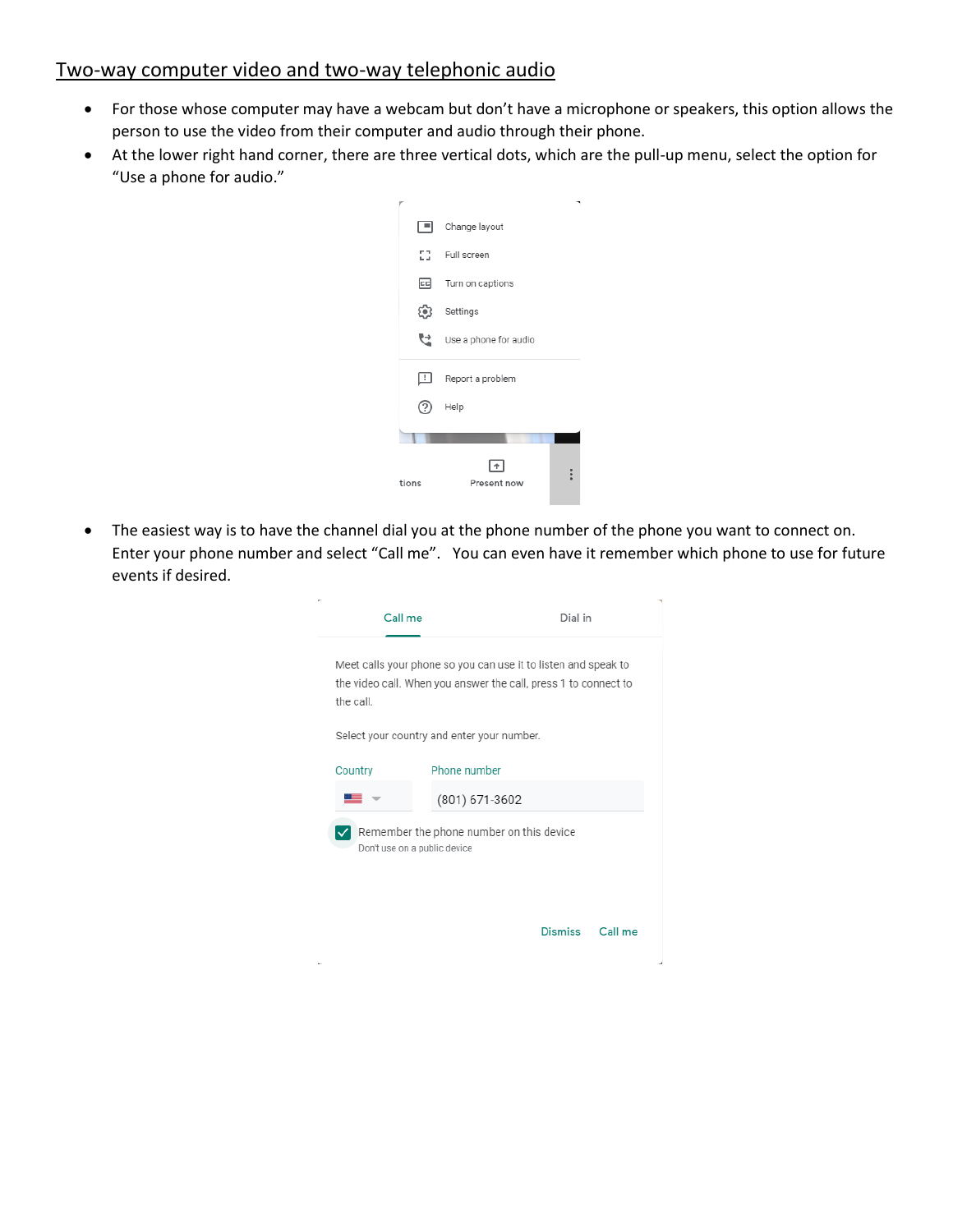# Two-way video and audio on your using your smart phone

- Accessing this option is as simple as selecting the same URL from the email, but on your smart device.
- This will require you to download (free) and install the Google Meet app on your smart device.
- These instructions are abridged so that you can prove you're smarter than your smart phone. Use of grandchildren to assist in this setup is encouraged.

NOTE: The following are iPhone images showing installation, authorization, and log-in.



• Once the app is installed, opening it will again require authorization to use the device's assets.



The app requires that you use/create a Google account to login.

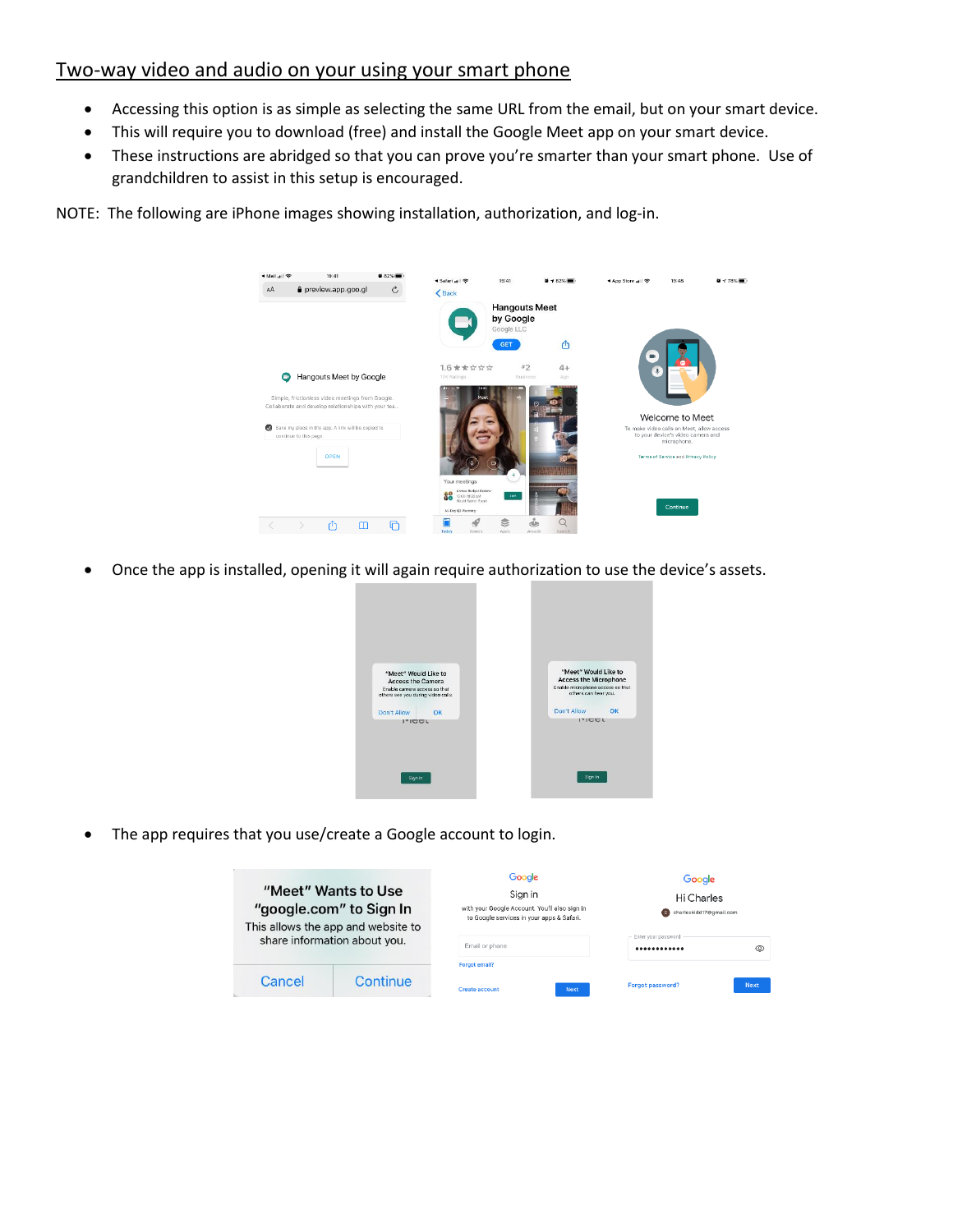• Once the app is installed on the phone, it may ask that you enter a meeting code. Oh No!!



You could enter the cryptic code from the meeting if you wanted, but it's easier to just close the app and launch from the URL in link again, which already contains the meeting code.

• Launching the session is easiest done by going back to the original email and selecting the URL within it. It takes you directly to the channel. How anti-climactic…



Ahem…

Select "Join meeting"

• Once you're into the meeting the microphone and camera settings work like as described in the section above for the computer.



He's watching you…

Can you see how Pastor is enthralled with your success?

- One thing worth mentioning is that like Facetime, this app is a power hog! Prepare to have a backup charger handy.
- Follow the rules of etiquette as always. You all know how social media works and that there really is no such thing as privacy.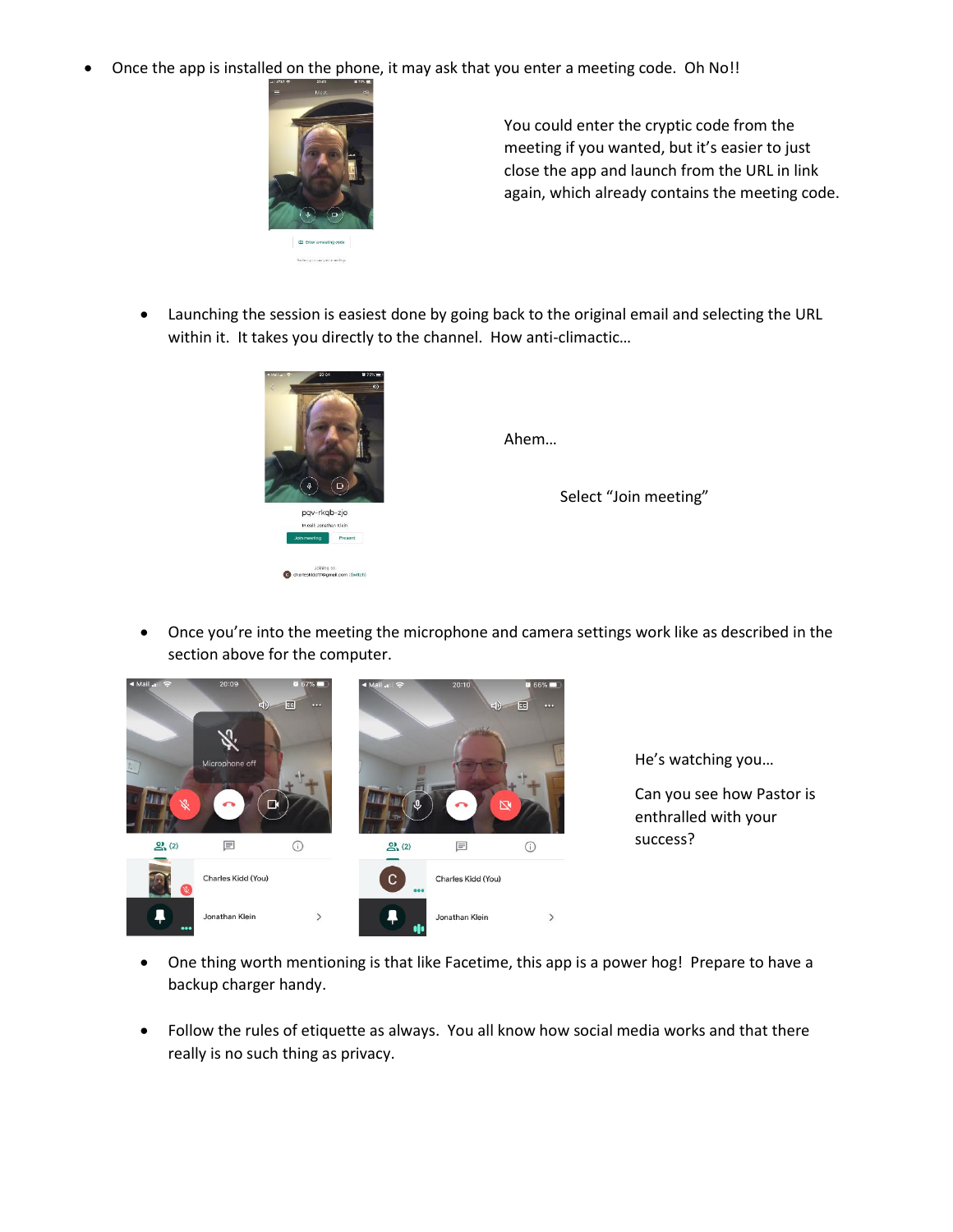# Two-way audio on your using your regular phone

- This option is for those that either don't have a computer/smart phone or choose to keep it simple. The disadvantage here, of course, is no video, which means you won't have the same visual context as the rest of the group. The experience will still be awesome as you gather around God's word and can still participate with others.
- From the email or other communication, you received, there is a phone number and a PIN. The phone number gets you into a call center that will prompt you to enter the meeting PIN number, followed by the # key, with your touch pad.
- The phone number and PIN number are a matched set to get you specifically into the meeting.
- Because the PIN is the authenticating portion, you are immediately connected, and the host (Pastor) does not have to authorize you to connect.
- It is expected that the phone number and PIN will change from meeting to meeting, so make sure that you're using the most recent invitation information.

## You have been invited to the following event.

## **Daniel Bible Study**

When Weekly from 9:15am to 10:15am on Sunday from Sun Apr 19 to Sun May 24 Mountain Time - Denver Joining info Join Hangouts Meet meet.google.com/pqv-rkqb-zjo Join by phone +1 424-261-0959 (PIN: 790960625) More phone numbers Calendar charleskidd@hotmail.com Who • pastorklein@lotvlayton.org - organizer aandkeebnauzor@uahoo.com

• Mute/Unmute your phone as you normally would.